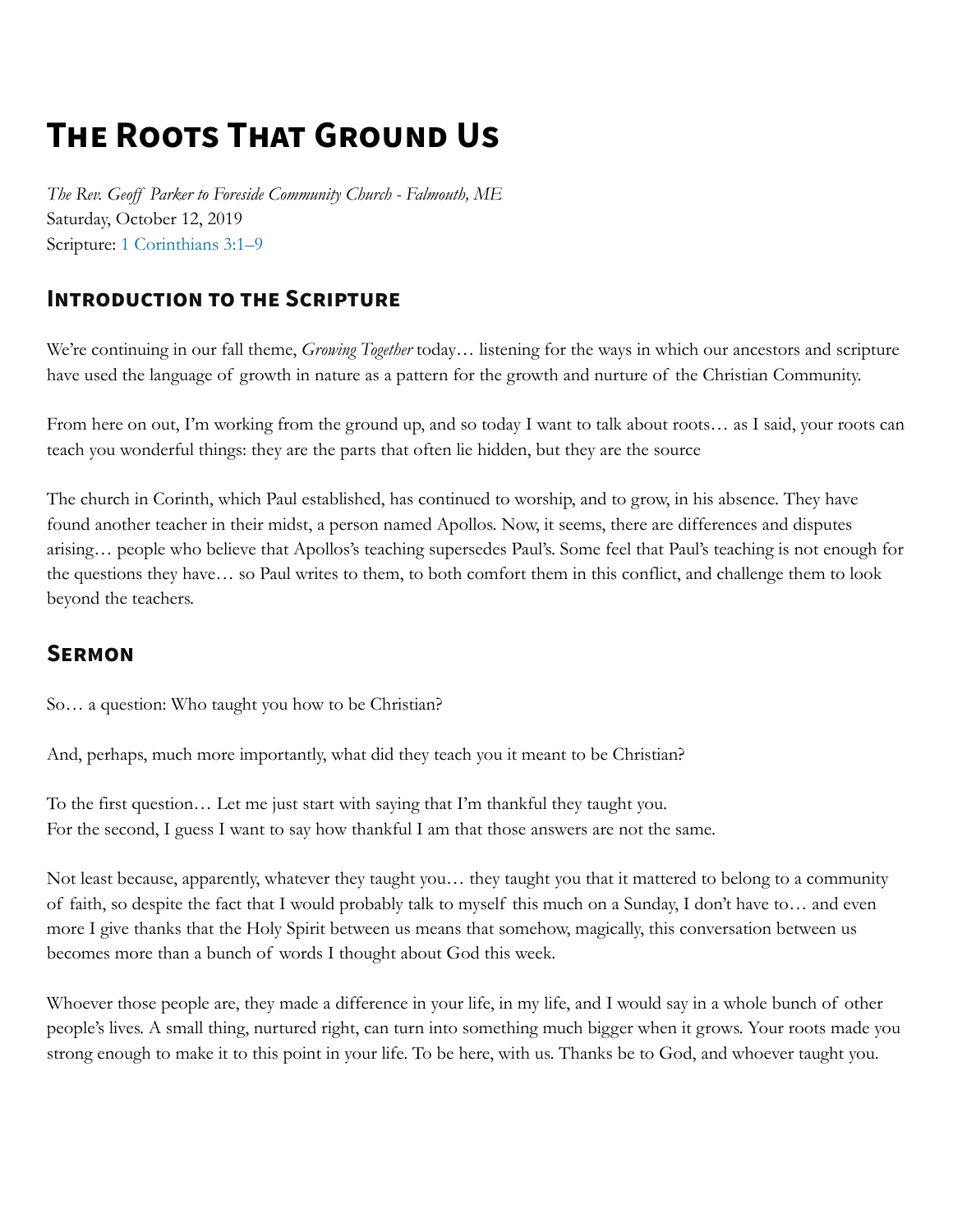Of course, we recognize the variety of ways in which you have been taught, been brought up in the faith. The Corinthians are all in a tizzy, because they have had multiple teachers: first Paul, and now, apparently, Apollos… and suddenly, everything is not all fitting together all neatly. Some of them are doing that age-old developmental task of realizing that the people who first brought you up: maybe your parents, maybe your most beloved teacher, maybe your first pastor… taught you the 101 class, but the real world is a PhD at least, right.

Parents know this one right? What do we teach? I will keep you safe. You are perfect as you are. What wonderful and impossible promises we make… in the beginning.

So it was with Paul: he taught them the beginning… and now comes the middle, and things have gotten complicated… and some of those answers… well, they need deepening. And some feel betrayed, and some feel like he is a fraud, some feel like he didn't give them the whole picture. Some feel like Apollos has all the answers. And so the fights have begun.

The Greek word for disputes or quarrels here: *heris* is where we get heresy, not *false*, but *different*!

I don't want to say every difference is life giving. Some of our roots have gone rotten. This year, our New England seminaries are marking the bicentennial of our first missions to Hawaii… there was some joy, some love and some Jesus there… but there was also, oppression, colonialism, and pain.

The differences in our roots can be a source of tension, or of weakening our one-ness… but only if we let it… the strongest tree will have roots that spread widely in different directions, seeking out many sources of nourishment… and building a strong structure.

On Thursday, I went to be a part of an event the national Poor People's Campaign, which has arisen to restore the movement that Martin Luther King, Jr. created shortly before he was assassinated. I got a chance to one of its leaders, the Rev. Dr. William Barber. He began by saying how thankful he was to come from a tradition, a tradition that taught him how to stand strong... how not to shrink back in the face of systemic racism, of poverty, of political and economic forces that benefit from those structures.

Every one of the traditions that built this church has been—at some point—heretical. Different enough to have to branch off in some new direction as people were horrified. But the distance and variety of those roots is part of what has made us strong. You need deep roots, and wide, to thrive... You need to find the nutrients, and you need to not starve other parts of yourself. And, if you've ever walked around after a hurricane, you know what happens if you grow wide… but never deep… or deep, but never wide.

Here in this church, we were founded by Methodists, who splintered off from the church of England on the radical idea that it was in the intimate practice of prayer and study of scripture with one another that we could be sanctified, that is, drawn closer into the heart and life of Jesus, and of God.

Our Congregational ancestors in the United Church of Christ staked all they had on the wild notion that not only those practices of prayer and scripture, but indeed the practices of sharing life itself within the beloved community of "visible saints" could lead us towards God, and that, indeed, that was enough to guide us toward God, rather than any Bishop who was appointed by the King of England. So great was their belief they crossed an ocean.